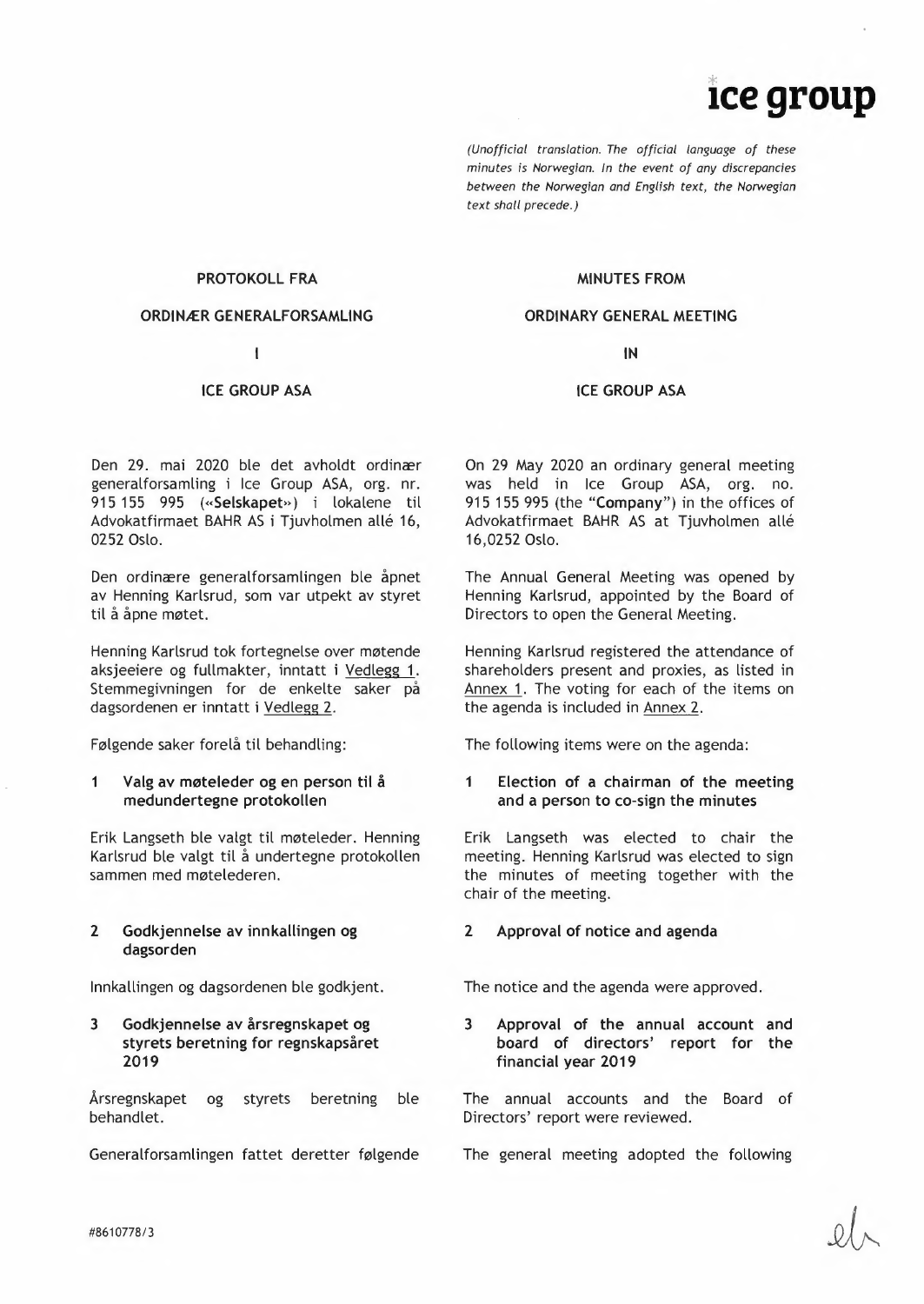# vedtak:

*«Årsregnskapet og årsberetningen for regnskapsåret 2019 godkjennes. Det skal ikke utbetales utbytte for 2019.*»

# **4 Behandling av styrets redegjørelse for foretaksstyring (ingen votering)**

Generalforsamlingen behandlet redegjørelse for foretaksstyring. styrets

- **5 Behandling av erklæring om fastsettelse av lønn og annen godtgjørelse til ledende ansatte** 
	- a) Veiledende retningslinjer

Generalforsamlingen fattet følgende vedtak:

*«Generalforsamlingen gir sin tilslutning til de veiledende retningslinjene* i *styrets erklæring om fastsettelse av lønn og annen godtgjørelse til ledende ansatte* <sup>i</sup> *henhold til allmennaksjeloven §* 6- *16a.»* 

b) Bindende retningslinjer

Generalforsamlingen fattet følgende vedtak:

*«Generalforsamlingen godkjenner de bindende retningslinjene i styrets erklæring om fastsettelse av lønn og annen godtgjorelse til ledende ansatte* <sup>i</sup> *henhold til allmennaksjeloven S 6-16a.*»

# **6 Valg av styremedlemmer**

Generalforsamlingen fattet følgende vedtak:

*«Folgende personer velges til styremedlemmer for en periode frem til den ordinære generalforsamlingen* <sup>i</sup> **2022:**  den ordinære generalforsamlingen i *meeting in 2022*.<br>2022:<br>• Guillaume d'Hauteville (styreleder) • Guillaume d'Hauteville (chairman)<br>#8610778/3 2 (9)

*• Guillaume d'Hauteville (styreleder)* 

resolution:

*"The board of director's proposal for annual accounts and annual report for the financial year 2019 are approved. No dividend shall be paid for 2019."* 

# **4 Consideration of the statement of corporate governance (no voting)**

The General Meeting considered the Board of Directors' statement of Corporate Governance.

- **5 Consideration of the Board of Directors' declaration regarding stipulation of salary and other remuneration to the executive management** 
	- a) Advisory guidelines

The General Meeting adopted the following resolution:

> *"The general meeting endorses the advisory guidelines in the declaration from the Board of Directors pursuant to the Norwegian Public Limited Liability Companies Act section 6-16a."*

b) Binding guidelines

The General Meeting adopted the following resolution:

> *"The general meeting approves the binding guidelines in the declaration from the Board of Directors pursuant to the Norwegian Public Limited Liability Companies Act section 6-16a."*

# **6 Election of Members to the Board of Directors**

The General Meeting adopted the following resolution:

*"The following are elected to the board of directors until the annual general meeting in* 2022:

*• Guillaume d'Hauteville (chairman)*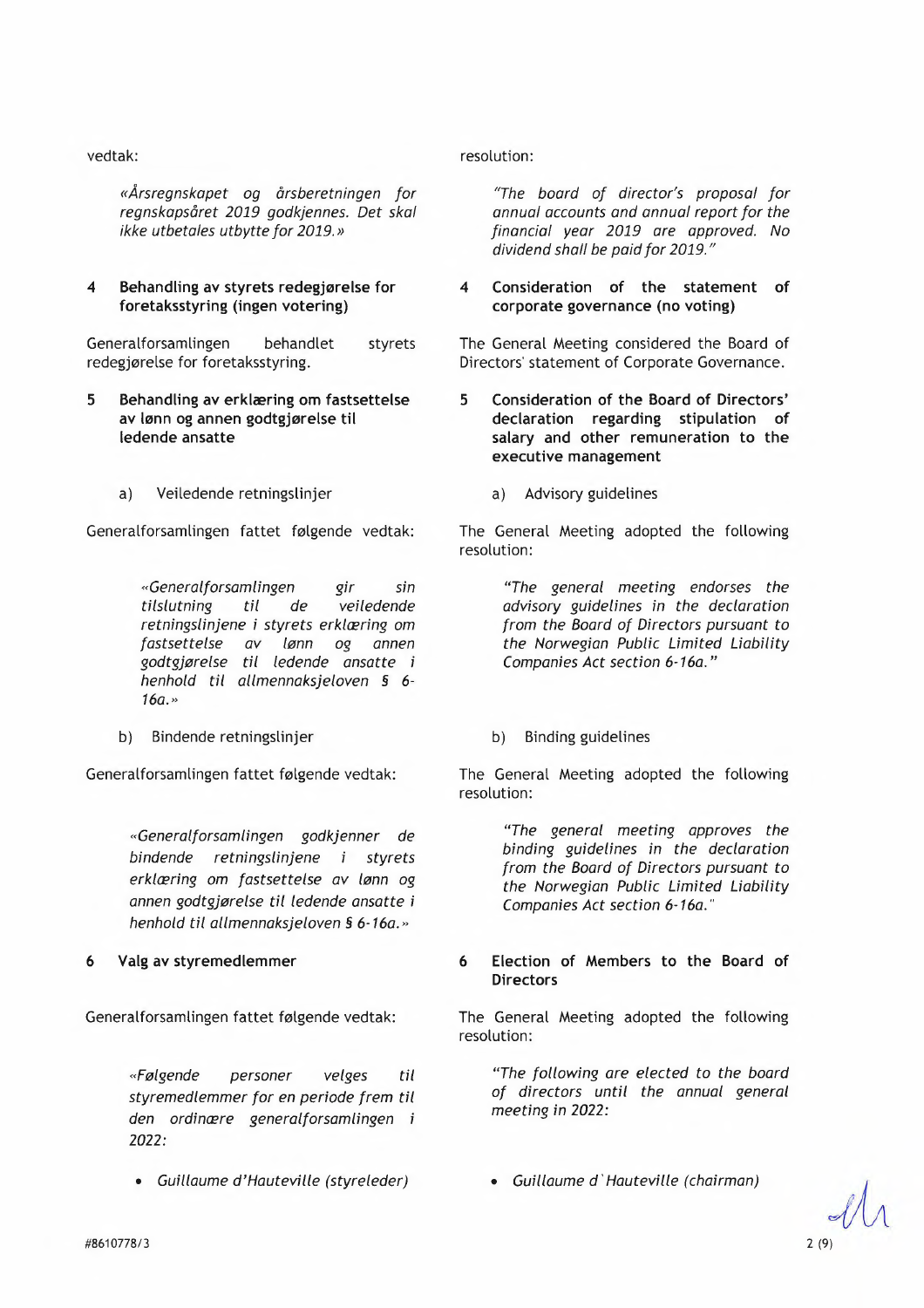- *Hans-Holger Albrecht*
- *Ingvild Myhre*
- *Mari Thjomoe»*

# **7 Fastsettelse av godtgjørelse til styret**

Generalforsamlingen fattet følgende vedtak:

*«For perioden frem til Selskapets ordin@ere generalforsamling* i *2021 skal styrets godtgjorelse v@ere som flger:* 

*Styrets leder: Ovrige styremedlemmer: NOK 600 000 NOK 400 000* 

*Honorarene inkluderer godtgjorelse for arbeid relatert til revisjons- og kompensasjonsutvalget. Honoraret skal utbetales månedlig med 1/12.»* 

# **8 Fastsettelse av godtgjørelse til revisor**

Generalforsamlingen fattet følgende vedtak:

*«Godtgjorelse til revisor pd NOK 3 639 000 for lovpålagt revisjon av selskapets årsregnskap for 2019 godkjennes. I tillegg har selskapet betalt NOK 3* 767 *000 til PwC for andre tjenester.»* 

**9 Fastsettelse av godtgjørelse til medlemmene av valgkomiteen** 

Generalforsamlingen fattet følgende vedtak:

*«Godtgjorelsen til medlemmene for perioden fra ordinaer generalforsamling 2020 til ordincr generalforsamling 2021 fastsettes til:* 

*Valgkomiteens leder: NOK 50 000 Ovrige medlemmer: NOK 35 000.»* 

- *Hans-Holger Albrecht*
- *Ingvild Myhre*
- *Mari Thjømøe"*
- **7 Determination of remuneration to the Board of Directors**

The general meeting adopted the following resolution:

> *"For the period until the Company's ordinary general meeting in 2021, the remuneration to the board members shall be as follows:*

*Chairman: Other board members: NOK 600,000 NOK 400,000* 

*The above fees include remuneration for audit and remuneration committee related work.* 

*The remuneration shall be paid on a monthly basis with 1/12 each month."* 

**8 Determination of remuneration to the auditor** 

The general meeting adopted the following resolution:

*"The remuneration to the auditor of NOK 3,639,000 for the audit of the Company's 2019 annual accounts is approved. In addition, the Company has paid fees to PwC of NOK 3,767,000 for other services."* 

# **9 Determination of remuneration to the members of the nomination committee**

The general meeting adopted the following resolution:

*"The remuneration for the members for the period from the ordinary general meeting 2020 to the ordinary general meeting 2021 shall be as follows:* 

*Committee chairman: Committee members: NOK 50,000 NOK 35,000."*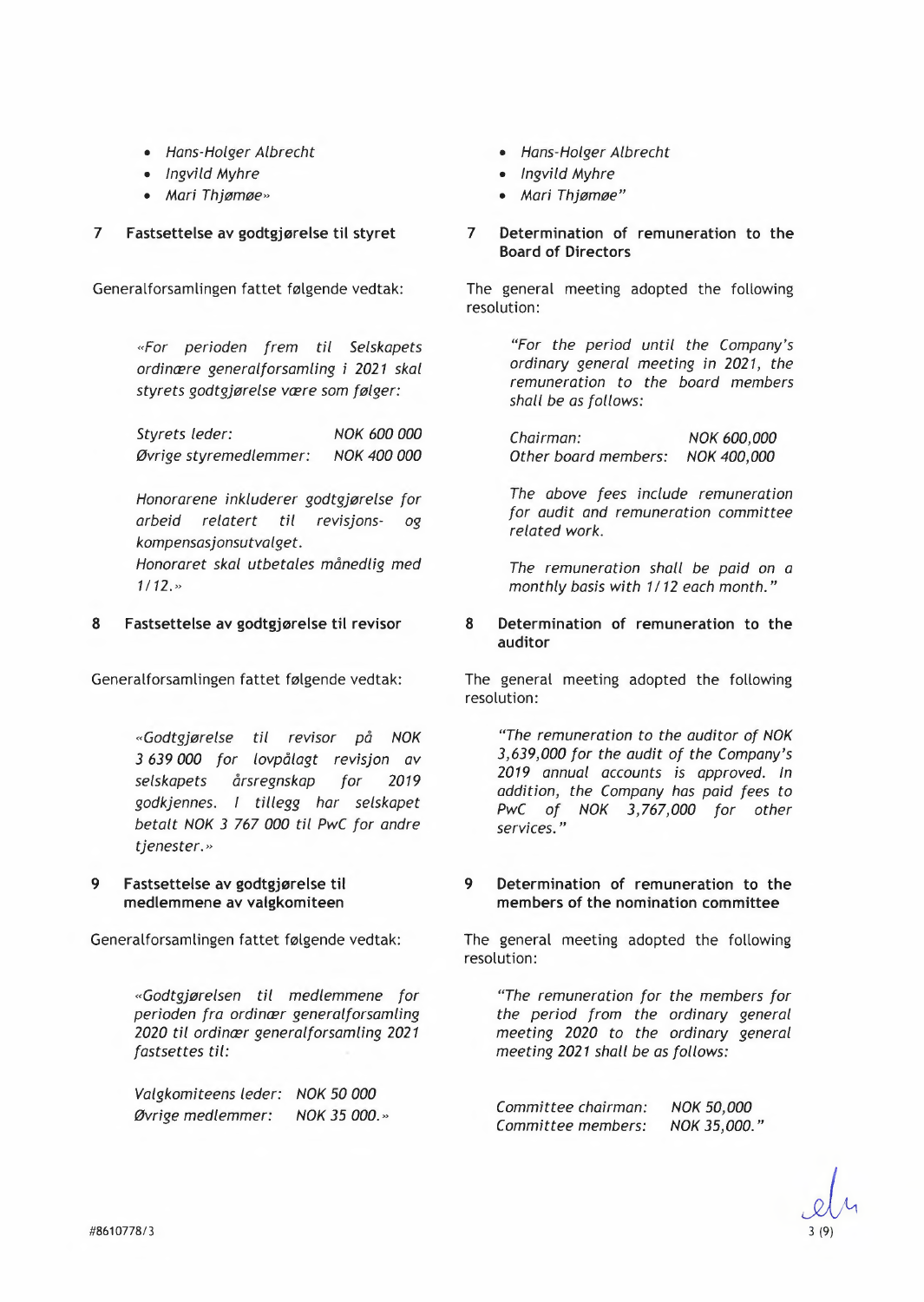**10 Styrefullmakt til erverv av Selskapets egne aksjer for investeringsformål eller etterfølgende salg eller sletting** 

Generalforsamlingen fattet følgende vedtak:

- *1. Styret gis fullmakt til ä kjope egne aksjer* i *en eller flere omganger til en samlet pålydende verdi opp til NOK18 152 465,49.*
- 2. *Det høyeste beløp* som *kan betales per aksje er NOK 200 og det laveste er NOK 10. Styret står for øvrig fritt med hensyn til på hvilken måte erverv og avhendelse av egne aksjer skal skje.*
- *3. Fullmakten gjelder fra det tidspunktet den registreres* i *Foretaksregisteret og frem til det tidligste tidspunktet av Selskapets ordin@ere generalforsamling*  <sup>i</sup>*2021 0g 30. juni 2021.*
- *4. Fullmakten kan bare benyttes til <sup>å</sup> erverve selskapets egne aksjer for investeringsformäl eller etterfolgende salg eller sletting av slike aksjer.*
- 5. *Ved registrering* i *Foretaksregisteret av denne fullmakten erstattes tidligere fullmakt til tilbakekjop av Selskapets aksjer for investeringsform~l eller etterfolgende salg eller sletting.*
- **11 Styrefullmakt til erverv av Selskapets egne aksjer i forbindelse med Selskapets insentivprogram**

Generalforsamlingen fattet følgende vedtak:

1. *Styret gis fullmakt til ä kjope egne aksjer* i *en eller flere omganger til en samlet pålydende verdi opp til NOK* 

**10 Board authorisation for the acquisition of the Company's own shares for investment purposes or subsequent sale or deletion of such shares** 

The general meeting adopted the following resolution:

- *1. The board of directors is granted an authorization to purchase on one or more occasions own shares with a total nominal value of NOK 18,152,465.49.*
- 2. *The maximum amount to be paid per share is NOK 200 and the minimum is NOK 10. The Board of Directors is otherwise free to decide the method of acquisition and disposal of own shares.*
- *3. The authorization is valid from the time of registration with the Norwegian Register of Business Enterprises and until the earlier of the Company's annual general meeting in 2021 and 30 June 2021.*
- *4. This authorisation can only be used to purchase treasury shares for investment purposes or subsequent sale or deletion of such shares.*
- 5. *Upon registration with the Norwegian Register of Business Enterprises of this authorisation, previous authorisation to acquire the Company's own shares for investment purposes or subsequent sale or deletion of such shares, shall be cancelled.*
- **11 Board authorisation for the acquisition of the Company's own shares in connection with the Company's incentive programme**

The general meeting adopted the following resolution:

1. *The board of directors* is *granted an authorization to purchase on one or more occasions own shares with a total nominal* 

#8610778/3 **4(9)~**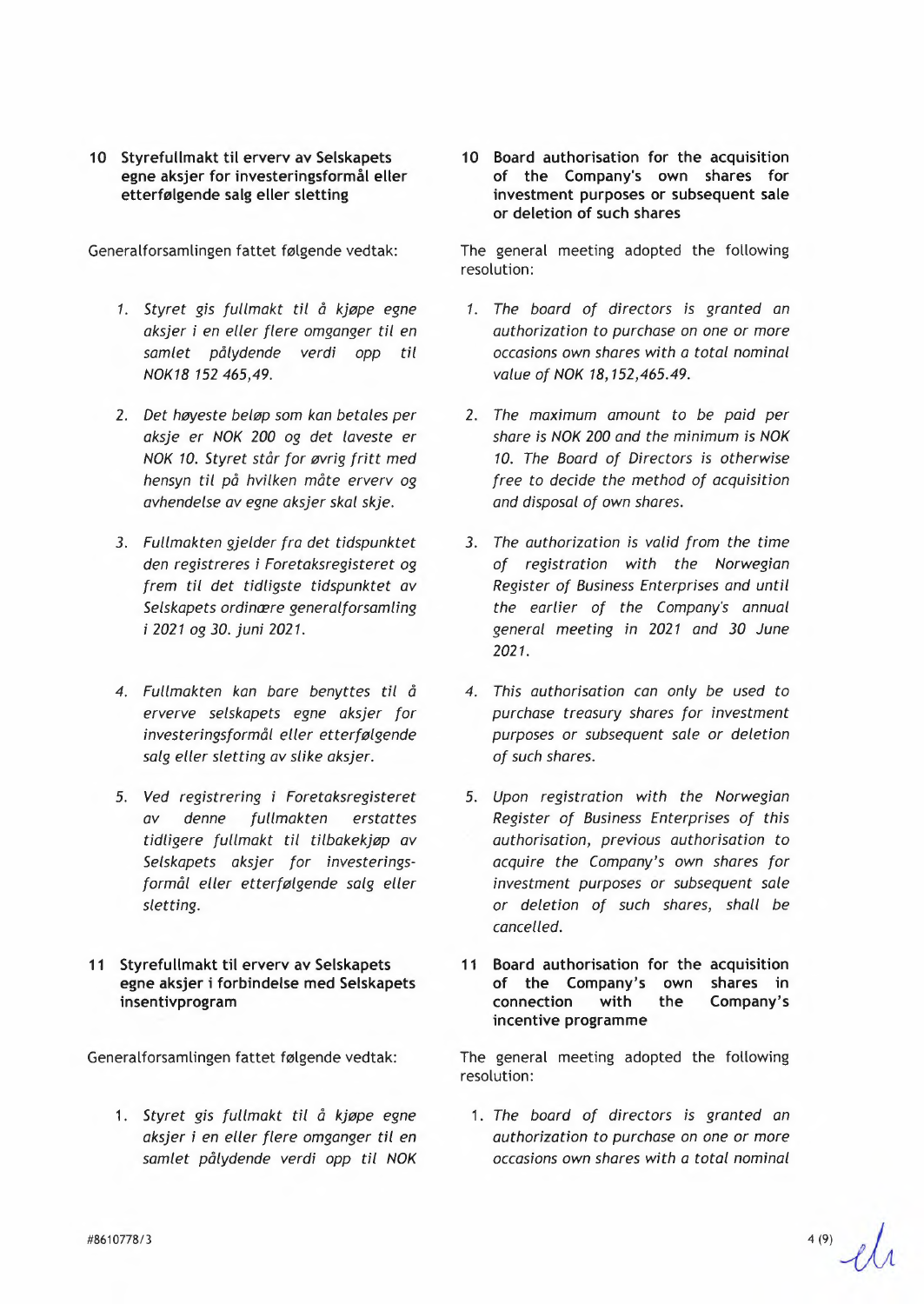- 2. *Det høyeste beløp som kan betales per aksje er NOK 200 og det laveste er NOK 10. Styret står for øvrig fritt med hensyn til på hvilken måte erverv og avhendelse av egne aksjer skal skje.*
- 3. *Fullmakten gjelder fra det tidspunktet den registreres* i *Foretaksregisteret og frem til det tidligste tidspunktet av Selskapets ordin@ere generalforsamling*  <sup>i</sup>*2021 og 30. juni 2021.*
- 4. *Egne aksjer ervervet under denne fullmakten kan bare benyttes for det*  formål å selge og/eller overføre *aksjer til ansatte* i *selskapet som en del av selskapets aksjeprogram for ansatte.*
- 5. *Ved registrering* i *Foretaksregisteret av denne fullmakten erstattes tidligere fullmakter til tilbakekjøp av Selskapets aksjer* i *forbindelse med Selskapets incentivprogram.*
- **12 Styrefullmakt til kapitalforhøyelse i forbindelse med Selskapets insentivprogrammer**

Generalforsamlingen fattet følgende vedtak:

- *1. Styret gis fullmakt til å forhøye aksjekapitalen*  aksjekapitalen i<br>omganger, mec <sup>9</sup>*076 232,74. med en eller flere inntil NOK*
- 2. *Fullmakten gjelder fra det tidspunktet den registreres* i *Foretaksregisteret og frem til det tidligste tidspunktet av Selskapets ordin@ere generalforsamling*  <sup>i</sup>*2021 og 30. juni 2021.*
- *3. Aksjeeiernes fortrinnsrett* i *henhold til allmennaksjeloven § 10-4 kan*

*18 152 465,49. value of NOK 18,152,465.49.* 

- 2. *The maximum amount to be paid per share is NOK 200 and the minimum is NOK 10. The Board of Directors is otherwise free to decide the method of acquisition and disposal of own shares.*
- 3. *The authorization is valid from the time of registration with the Norwegian Register of Business Enterprises and until the earlier of the Company's annual general meeting in 2021 and 30 June 2021.*
- 4. *Own shares acquired under this authorization may only be used in connection with the Company's share incentive programme.*
- 5. *Upon registration with the Norwegian Register of Business Enterprises of this authorisation, previous authorisation to acquire the Company's own shares in connection with the Company's incentive program shall be cancelled.*
- **12 Board authorisation to increase the share capital in connection with the Company's incentive programmes**

The general meeting adopted the following resolution:

- *1. The board of directors is granted an authorization to increase the share capital, in one or more rounds, by up to NOK 9,076,232.74.*
- 2. *The authorization is valid from the time of registration with the Norwegian Register of Business Enterprises and until the earlier of the Company's annual general meeting in 2021 and 30 June 2021.*
- *3. The shareholders' preferential right pursuant to the Public Limited Companies*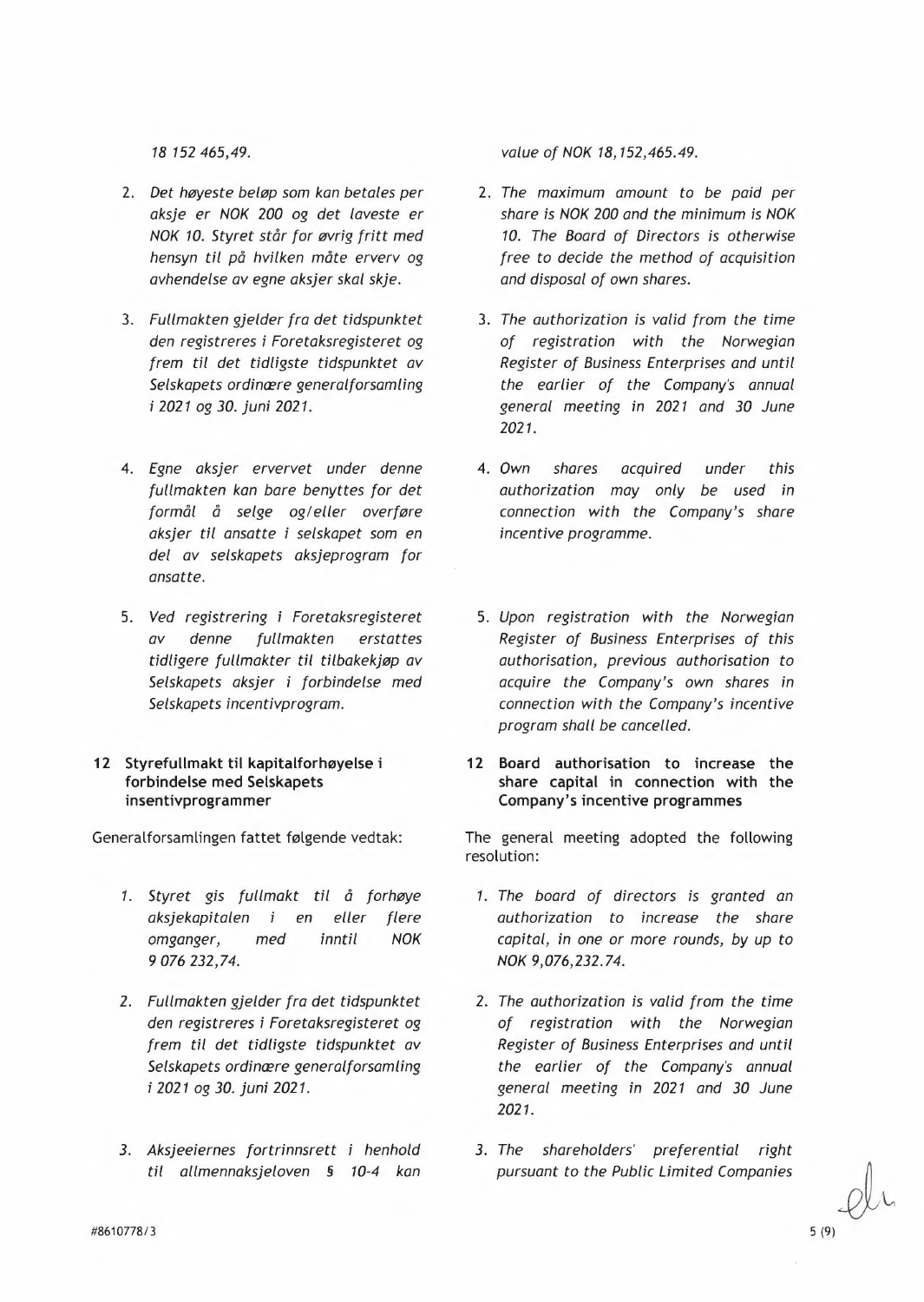# *fravikes.*

- *4. Fullmakten kan bare benyttes til kapitalforhøyelse* i *forbindelse med selskapets insentivprogrammer.*
- *5. Fullmakten omfatter kapitalforhøyelse mot innskudd* i *annet enn penger og med rett til d pädra selskapet særlige forpliktelser, samt beslutning* om *fusjon og fisjon, jf. allmennaksjeloven 5 13-5 0g 5 14-6 (2). Fullmakten kan benyttes* i *situasjoner som beskrevet* i *verdipapirhandelloven \$6-17.*
- 6. *Styret fastsetter de øvrige vilkår og kan foreta de vedtektsendringer som aksjekapitalforhøyelse ved bruk av denne fullmakten gjør påkrevd.*
- 7. *Ved registrering i Foretaksregisteret av denne fullmakten erstattes tidligere fullmakt til å forhøye aksjekapitalen.*
- **13 Styrefullmakt til kapitalforhøyelse** <sup>i</sup> **forbindelse med fremtidige investeringer eller for ä styrke selskapets kapital**

Generalforsamlingen fattet følgende vedtak:

- *1. Styret gis fullmakt til å forhøye*  aksjekapitalen i en eller flere *omganger, med inntil NOK 81 686 094,70.*
- 2. *Fullmakten gjelder fra det tidspunktet den registreres* i *Foretaksregisteret og frem til det tidligste tidspunktet av Selskapets ordinere generalforsamling*  <sup>i</sup>*2021 og 30. juni 2021.*
- *3. Aksjeeiernes fortrinnsrett* i *henhold til allmennaksjeloven § 10-4 kan*

*Act 5 10-4 may be deviated from.* 

- *4. The authorisation can only be used to issue new shares in connection with the Company's incentive programmes.*
- *5. The authorization comprises capital increases against non-cash contributions and the right to incur special obligations, including mergers and demergers, cf. the Public Limited Companies Act§ 13-5 and§ 14-6 (2). The authorisation can be used in situations as described in the Norwegian Securities Trading Act section 6-17.*
- 6. *The board decides the other terms and may amend the articles of association following the completion of share capital increases pursuant to the terms in this authorisation.*
- 7. *Upon registration with the Norwegian Register of Business Enterprises of this authorisation, previous authorisation to increase the share capital shall be cancelled.*
- **13 Board authorisation to increase the share capital in connection with future investments or to strengthen the Company's capital**

The general meeting adopted the following resolution:

- *1. The board of directors is granted an authorization to increase the share capital, in one or more rounds, by up to NOK 81,686,094.70.* 
	- 2. *The authorization is valid from the time of registration with the Norwegian Register of Business Enterprises and until the earlier of the Company's annual general meeting in 2021 and 30 June 2021.*
- *3. The shareholders' preferential right pursuant to the Public Limited Companies ls*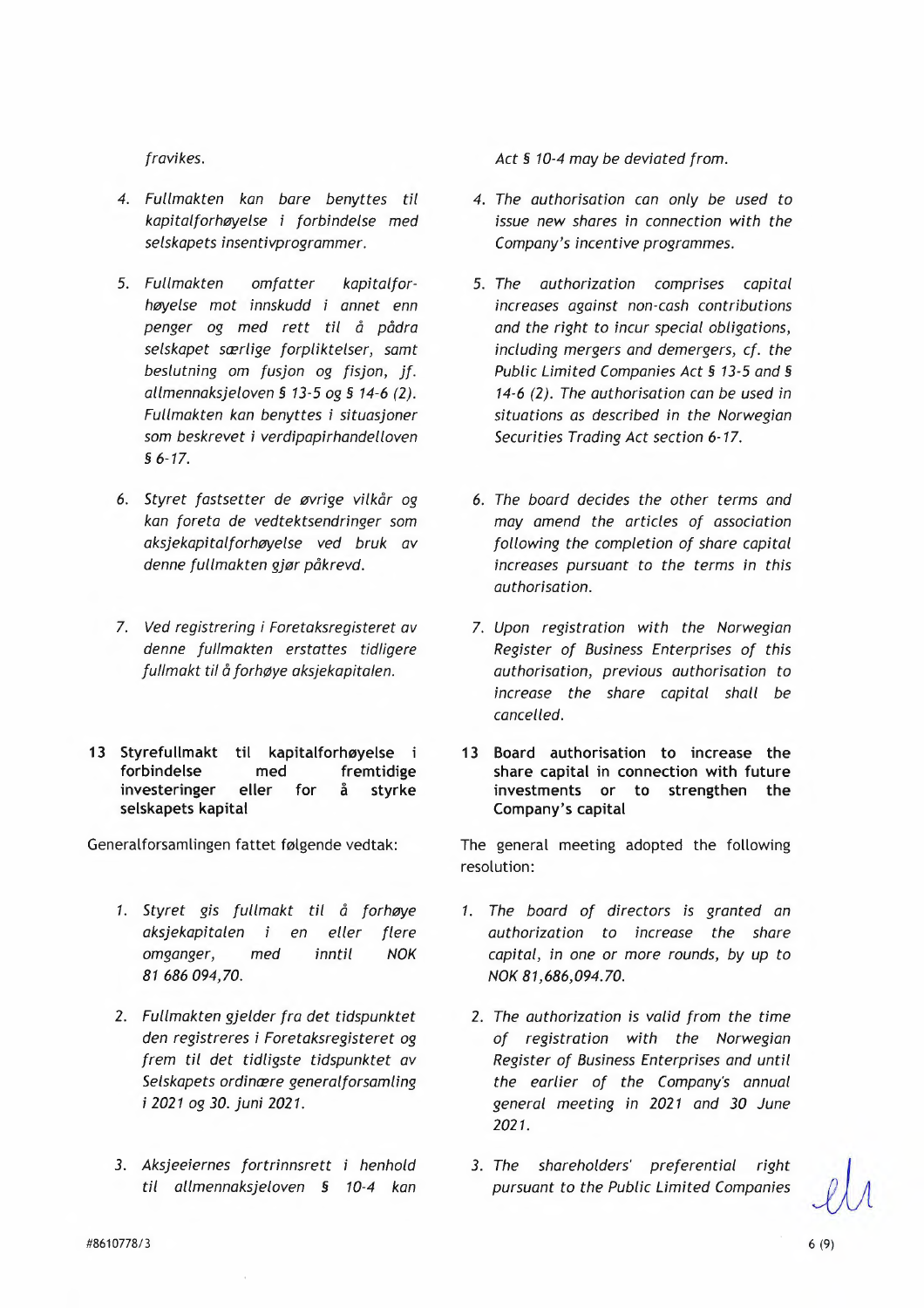- *4. Fullmakten kan bare benyttes til kapitalforhøyelse til det formål å innhente egenkapital for fremtidige investeringer innenfor selskapets*  virkeområde og generelle selskaps*formål, eller for å styrke selskapets kapital.*
- *5. Fullmakten omfatter kapitalforhoyelse mot innskudd* i *annet enn penger og med rett til ä pädra selskapet særlige forpliktelser, samt beslutning* om *fusjon og fisjon, jf. allmennaksjeloven \$5 13-5 0g 5 14-6 (2). Fullmakten kan benyttes* i *situasjoner*  som *beskrevet* i *verdipapirhandelloven 56-17.*
- 6. *Styret fastsetter de ovrige vilkär og kan foreta de vedtektsendringer* som *aksjekapitalforhøyelse ved bruk av denne fullmakten gjør påkrevd.*
- 7. *Ved registrering* i *Foretaksregisteret denne fullmakten tidligere fullmakt til å for høye aksjekapitalen.*

# **14 Styrefullmakt til å utstede konvertible lån**

Generalforsamlingen fattet følgende vedtak:

- *1. Styret gis fullmakt til å treffe beslutning* om *opptak av lån* som *nevnt* i *allmennaksjeloven § 11-1,* <sup>i</sup>*en eller flere omganger.*
- 2. *Det samlede beløp for lån* som *kan tas opp, er NOK 2 000 000 000 (eller tilsvarende beløp* i *annen valuta basert på valutakursen den dag läneavtalen inngds).*
- *3. Aksjekapitalen kan* i *alt forhøyes med*

*fravikes. Act§ 10-4 may be deviated from.* 

- *4. The authorisation can only be used to issue new shares in connection with strengthening of the Company's equity capital, to raise equity capital for future investments within the Company's scope of operations or for general corporate purposes.*
- *5. The authorization comprises capital increases against non-cash contributions and the right to incur special obligations, including mergers and demergers, cf. the Public Limited Companies Act§ 13-5 and§ 14-6 (2). The authorisation can be used in situations as described in the Norwegian Securities Trading Act section 6-17.*
- 6. *The board decides the other terms and may amend the articles of association following the completion of share capital increases pursuant to the terms in this authorisation.*
- 7. *Upon registration with the Norwegian Register of Business Enterprises of this authorisation, previous authorisation to increase the share capital shall be cancelled.*

# **14 Board authorisation to raise convertible loans**

The general meeting adopted the following resolution:

- 1. The Board of Directors is authorized to *adopt resolutions regarding borrowings as mentioned in the Public Limited Companies Act § 11-1, in one or more rounds.*
- 2. *The aggregate amount of loans that may be borrowed* is *NOK 2,000,000,000 (or a cor esponding currency). amount in another*
- 3. The share capital may in total be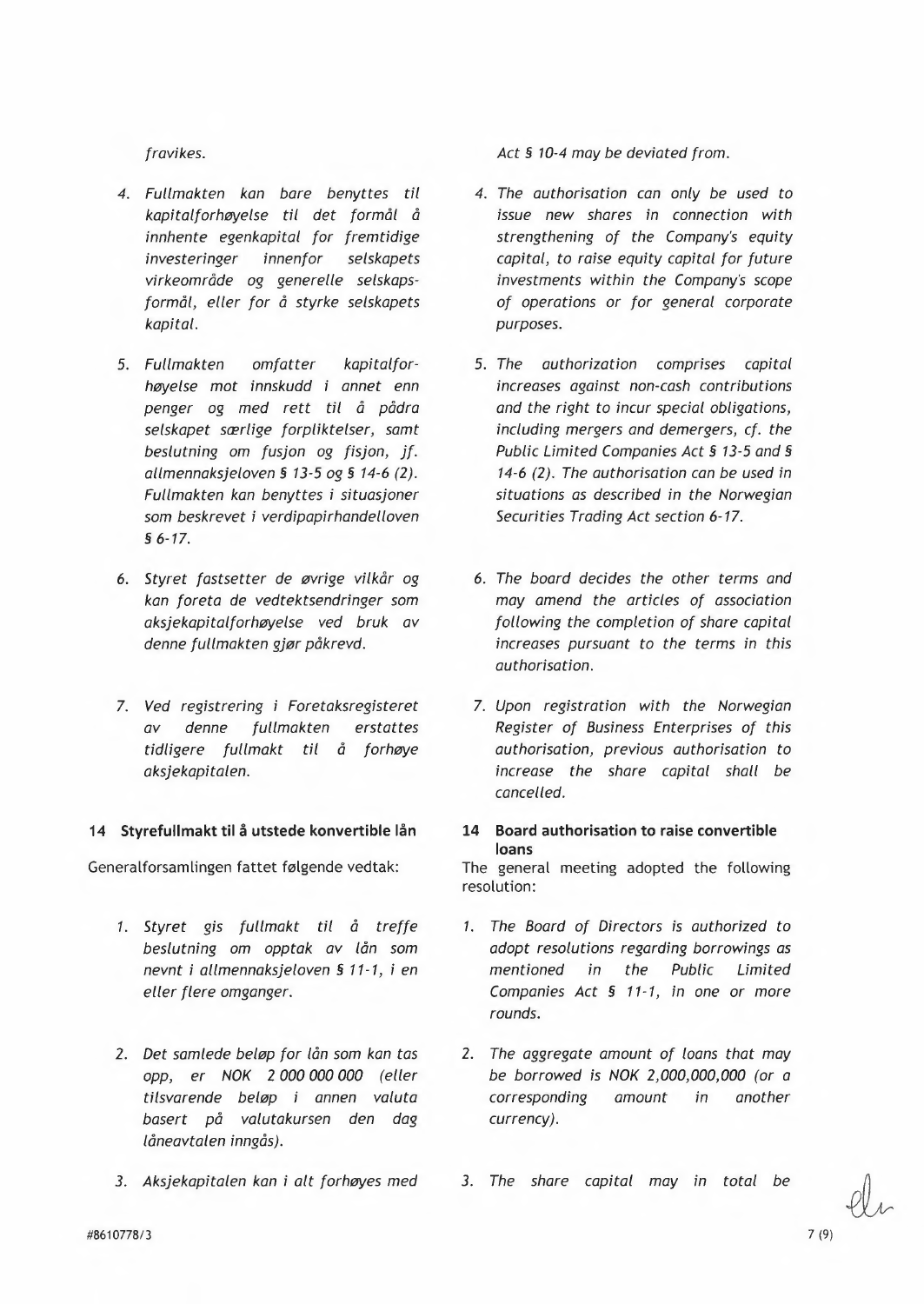*inntil NOK 90* 762 *327,45.* 

- *4. Fullmakten gjelder fra det tidspunktet den registreres* i *Foretaksregisteret og frem til det tidligste tidspunktet av Selskapets ordinaere generalforsamling*  <sup>1</sup>*2021 0g 30. juni 2021.*
- *5. Aksjeeiernes fortrinnsrett ved tegning av lånene henhold til allmennaksjeloven 5 11-4, jf. 5 10-4 0g \$ 10-5 kan fravikes.*
- 6. *Fullmakten kan bare benyttes for det formål å innhente kapital for fremtidige investeringer innenfor selskapets virkeomr~de og generelle selskaps/ or mål.*
- 7. *Ved registrering* i *Foretaksregisteret av denne fullmakten erstattes tidligere fullmakt til d utstede konvertible lån.*
- **<sup>15</sup>Frist for innkalling til ekstraordinære generalforsamlinger**

Generalforsamlingen fattet følgende vedtak:

*«Frem til den ordinære generalforsamlingen i 2021 kan styret beslutte d sende innkalling til ekstraordinær generalforsamling med minst 14 dagers varsel hvis styret i samsvar med allmennaksjeloven § 5-Ba har besluttet at aksjeeierne skal kunne delta på generalforsamlingen ved bruk av elektroniske hjelpemidler.»* 

Ytterligere saker forelå ikke til behandling. Møteleder takket deltakerne for oppmøtet, og møtet ble deretter hevet.

k k k

*increased by up to NOK 90,762,327.45.* 

- *4. The authorization is valid from the time of registration with the Norwegian Register of Business Enterprises and until the earlier of the Company's annual general meeting in 2021 and 30 June 2021.*
- *5. The shareholders preferential rights upon subscription of the loans pursuant to the Public Limited Companies Act § 11-4 cf. § 10-4 and§ 10-5, may be deviated from.*
- 6. *The authorisation may only be used for the purpose of raising capital for future investments within the Company's scope of operations and general corporate purposes.*
- 7. *Upon registration with the Norwegian Register of Business Enterprises of this authorisation, previous authorisation to issue convertible loans shall be cancelled.*

# **15 Deadline for notice of convening an extraordinary general meeting**

The general meeting adopted the following resolution:

*"For the period until the ordinary general meeting in 2021, the board may decide to call for an extraordinary general meeting*  by giving minimum two week' *notice, provided that the board has also decided that the shareholders may attend the general meeting by way of electronical participation, in accordance with the Public Limited Liability Companies Act."* 

There were no further items on the agenda. The Chairman of the meeting thanked the participants for their attendance, and the General Meeting was thereafter adjourned.

 $\star$ 

k k k k¢ k k

#8610778/3 **8 (9)** 3 (9)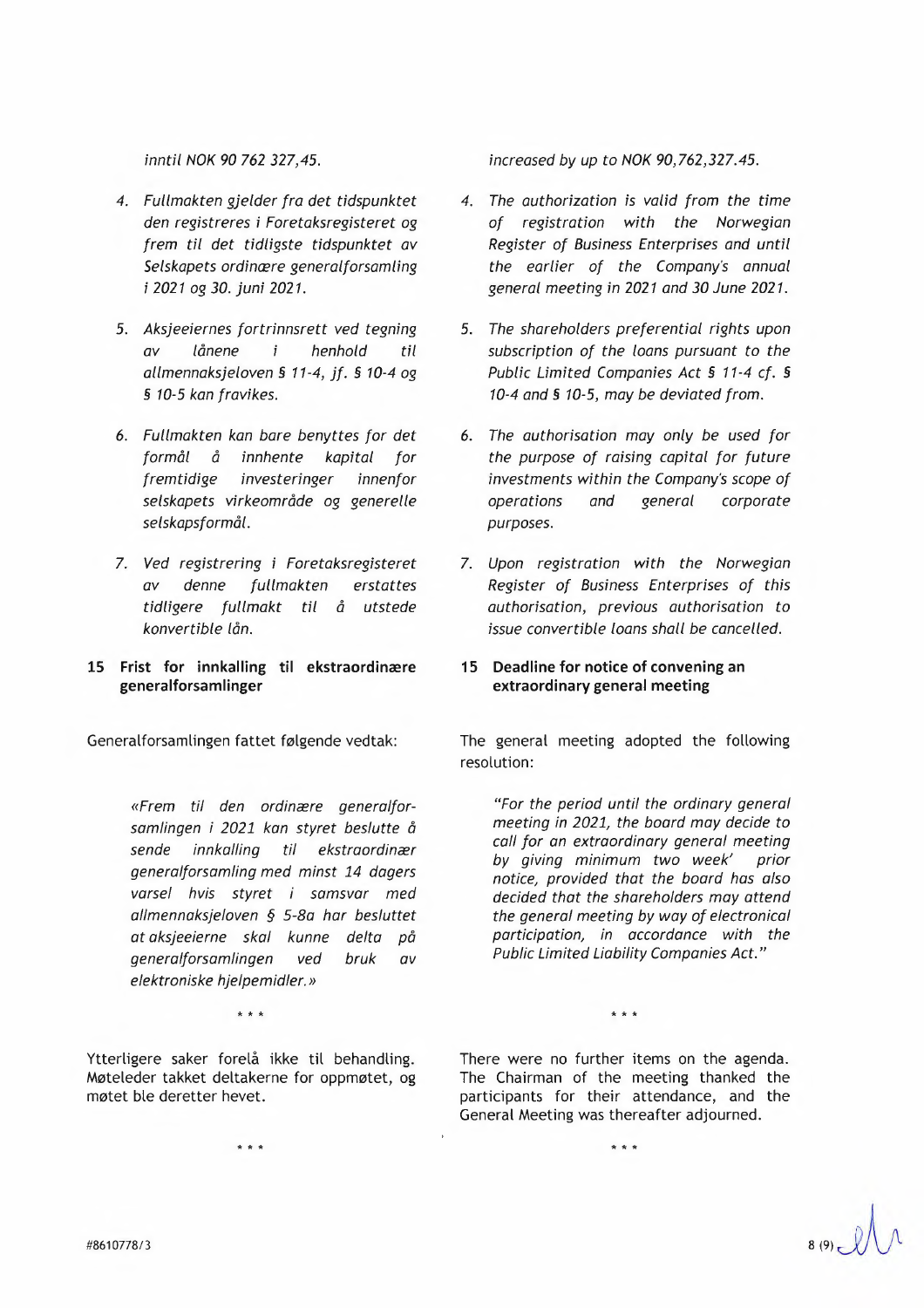en Ũ,

CUM Len

Henning Karlsrud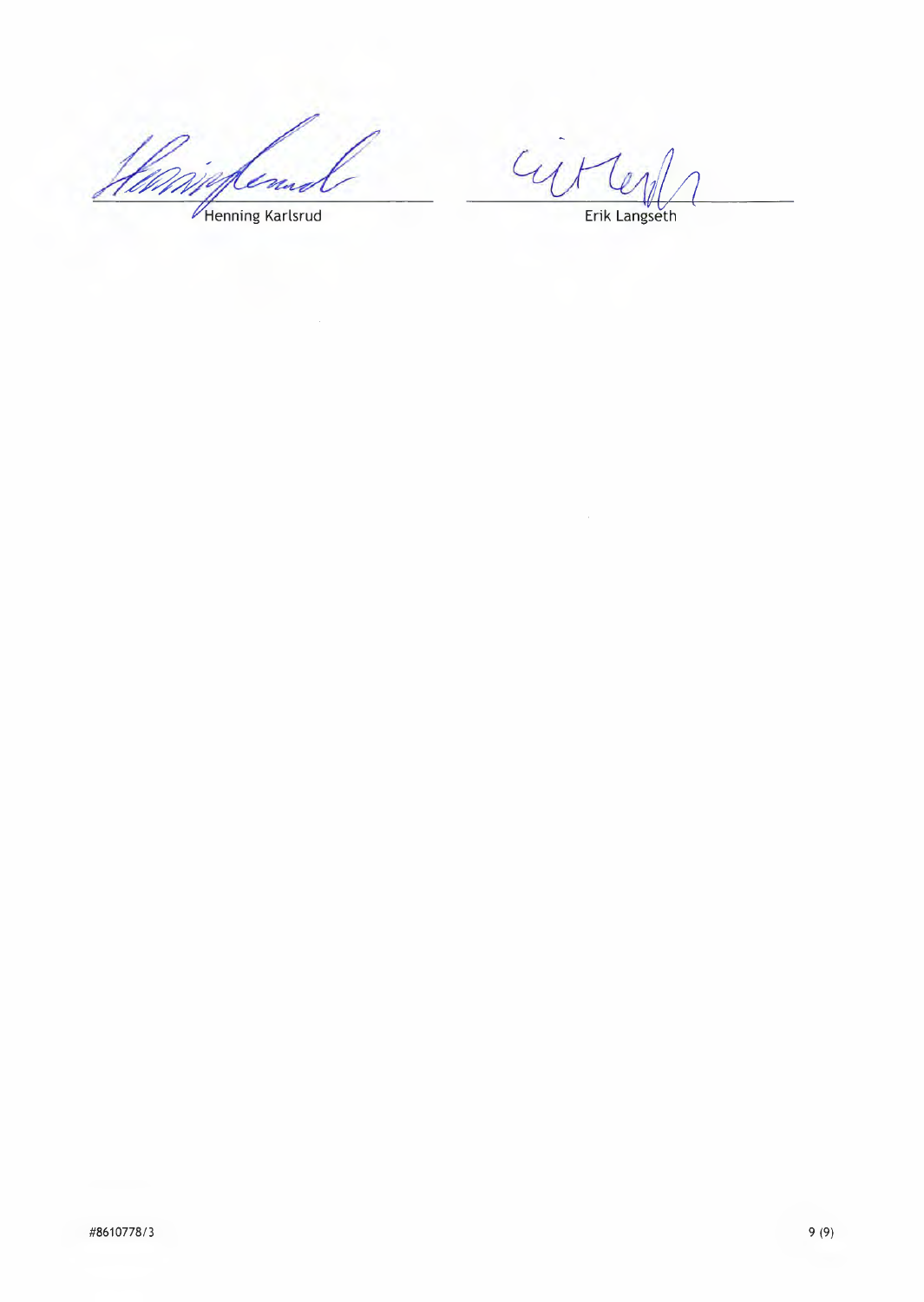# **Protokoll for generalforsamling ICE Group ASA**

ISIN: NO0010734742 ICE Group ASA Generalforsamlingsdato: 29.05.2020 10.00 Dagens dato: 29.05.2020

| Aksjeklasse                                                                                                                     | For         | Mot      | Avgitte               | Avstår   |             | Ikke avgitt Stemmeberettigede<br>representerte aksjer |
|---------------------------------------------------------------------------------------------------------------------------------|-------------|----------|-----------------------|----------|-------------|-------------------------------------------------------|
| Sak 1 Valg av møteleder og person til å medundertegne protokollen                                                               |             |          |                       |          |             |                                                       |
| Ordinær                                                                                                                         | 156 952 845 | 0        | 156 952 845           | $\Omega$ | 0           | 156 952 845                                           |
| % avgitte stemmer                                                                                                               | 100,00 %    | $0,00\%$ |                       | 0,00%    |             |                                                       |
| % representert AK                                                                                                               | 100,00 %    | 0,00%    | 100,00 %              | 0,00%    | 0,00%       |                                                       |
| % total AK                                                                                                                      | 77,82 %     | 0,00%    | 77,82 %               | 0,00%    | 0,00%       |                                                       |
| Totalt                                                                                                                          | 156 952 845 |          | 0 156 952 845         | o        | 0           | 156 952 845                                           |
| Sak 2 Godkjennelse av innkalling og dagsorden                                                                                   |             |          |                       |          |             |                                                       |
| Ordinær                                                                                                                         | 156 952 845 | 0        | 156 952 845           | 0        | 0           | 156 952 845                                           |
| % avgitte stemmer                                                                                                               | 100,00 %    | $0,00\%$ |                       | 0,00%    |             |                                                       |
| % representert AK                                                                                                               | 100,00 %    | 0,00%    | 100,00 %              | 0,00%    | 0,00%       |                                                       |
| % total AK                                                                                                                      | 77,82 %     | $0,00\%$ | 77,82 %               | 0,00%    | 0,00%       |                                                       |
| Totalt                                                                                                                          | 156 952 845 |          | 0 156 952 845         | 0        | $\mathbf o$ | 156 952 845                                           |
| Sak 3 Godkjennelse av årsregnskapet og styrets beretning for regnskapsåret 2019                                                 |             |          |                       |          |             |                                                       |
| Ordinær                                                                                                                         | 156 952 745 | $\Omega$ | 156 952 745           | 100      | 0           | 156 952 845                                           |
| % avgitte stemmer                                                                                                               | 100,00 %    | 0.00%    |                       | 0.00%    |             |                                                       |
| % representert AK                                                                                                               | 100,00 %    | $0,00\%$ | 100,00 %              | 0,00%    | 0,00%       |                                                       |
| % total AK                                                                                                                      | 77,82 %     | 0.00%    | 77,82 %               | 0,00%    | 0.00%       |                                                       |
| <b>Totalt</b>                                                                                                                   | 156 952 745 |          | 0 156 952 745         | 100      | 0           | 156 952 845                                           |
| Sak 5.1 Behandling av erklæring om fastsettelse av lønn og annen godtgjørelse til ledende ansatte;<br>Veiledende retningslinjer |             |          |                       |          |             |                                                       |
| Ordinær                                                                                                                         | 156 951 954 | 100      | 156 952 054           | 791      | 0           | 156 952 845                                           |
| % avgitte stemmer                                                                                                               | 100,00 %    | $0,00\%$ |                       | 0,00%    |             |                                                       |
| % representert AK                                                                                                               | 100,00 %    | $0,00\%$ | 100,00%               | 0,00%    | 0,00%       |                                                       |
| % total AK                                                                                                                      | 77,82 %     | 0,00%    | 77,82 %               | $0,00\%$ | 0,00%       |                                                       |
| Totalt                                                                                                                          | 156 951 954 |          | 100 156 952 054       | 791      | 0           | 156 952 845                                           |
| Sak 5.2 Behandling av erklæring om fastsettelse av lønn og annen godtgjørelse til ledende ansatte;<br>Bindende retningslinjer   |             |          |                       |          |             |                                                       |
| Ordinær                                                                                                                         | 156 488 043 | 464 011  | 156 952 054           | 791      | 0           | 156 952 845                                           |
| % avgitte stemmer                                                                                                               | 99.70 %     | 0,30%    |                       | 0,00%    |             |                                                       |
| % representert AK                                                                                                               | 99,70 %     | 0,30%    | 100,00 %              | 0,00%    | 0,00%       |                                                       |
| % total AK                                                                                                                      | 77,59 %     | 0,23%    | 77,82 %               | 0,00%    | $0,00\%$    |                                                       |
| Totalt                                                                                                                          | 156 488 043 |          | 464 011 156 952 054   | 791      | $\mathbf 0$ | 156 952 845                                           |
| Sak 6 Valg av styremedlemmer                                                                                                    |             |          |                       |          |             |                                                       |
| Ordinær                                                                                                                         | 156 396 597 | 0        | 156 396 597           | 556 248  | 0           | 156 952 845                                           |
| % avgitte stemmer                                                                                                               | 100,00 %    | $0,00\%$ |                       | $0,00\%$ |             |                                                       |
| % representert AK                                                                                                               | 99,65 %     | $0,00\%$ | 99,65 %               | 0,35%    | 0,00%       |                                                       |
| % total AK                                                                                                                      | 77,54 %     | 0,00%    | 77,54 %               | 0,28%    | $0,00\%$    |                                                       |
| Totalt                                                                                                                          | 156 396 597 |          | 0 156 396 597 556 248 |          | 0           | 156 952 845                                           |
| Sak 7 Fastsettelse av godtgjørelse til styret                                                                                   |             |          |                       |          |             |                                                       |
| Ordinær                                                                                                                         | 156 951 054 | 100      | 156 951 154           | 1691     | 0           | 156 952 845                                           |
| % avgitte stemmer                                                                                                               | 100,00 %    | 0,00%    |                       | 0,00%    |             |                                                       |
| % representert AK                                                                                                               | 100,00 %    | 0,00%    | 100,00 %              | $0,00\%$ | 0,00%       |                                                       |
| % total AK                                                                                                                      | 77,82 %     | 0,00%    | 77,82 %               | 0,00%    | 0,00%       |                                                       |
| <b>Totalt</b>                                                                                                                   | 156 951 054 |          | 100 156 951 154       | 1691     | 0           | 156 952 845                                           |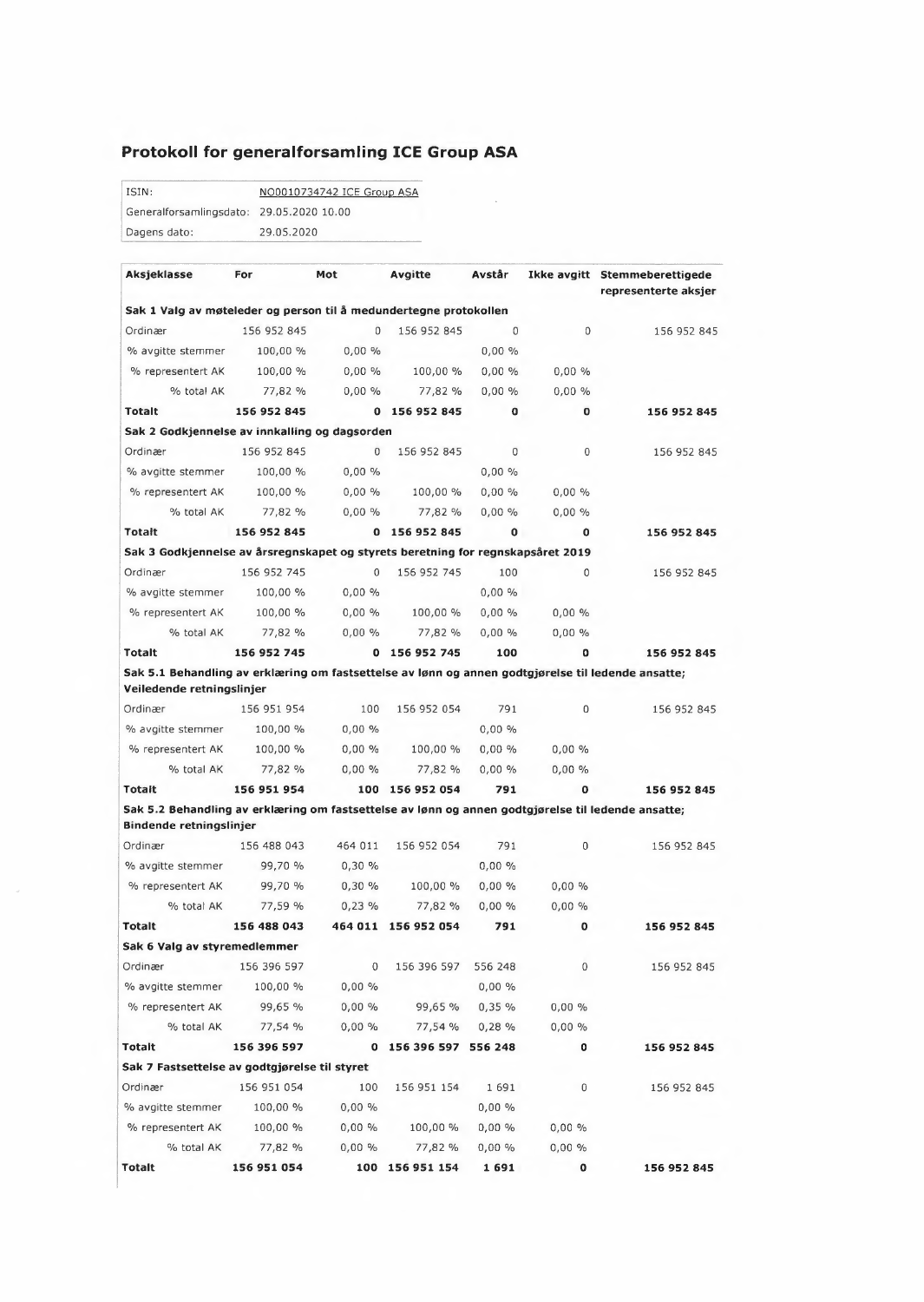| Aksjeklasse                                                                                                  | For         | Mot        | Avgitte                            | Avstår       |             | Ikke avgitt Stemmeberettigede<br>representerte aksjer                                                     |
|--------------------------------------------------------------------------------------------------------------|-------------|------------|------------------------------------|--------------|-------------|-----------------------------------------------------------------------------------------------------------|
| Sak 8 Fastsettelse av godtgjørelse til revisor                                                               |             |            |                                    |              |             |                                                                                                           |
| Ordinær                                                                                                      | 156 951 140 | 100        | 156 951 240                        | 1605         | $\Omega$    | 156 952 845                                                                                               |
| % avgitte stemmer                                                                                            | 100,00 %    | $0,00\%$   |                                    | $0,00\%$     |             |                                                                                                           |
| % representert AK                                                                                            | 100,00 %    | 0,00%      | 100,00 %                           | 0,00%        | 0,00%       |                                                                                                           |
| % total AK                                                                                                   | 77,82 %     | 0,00%      | 77,82 %                            | $0,00\%$     | 0,00%       |                                                                                                           |
| Totalt                                                                                                       | 156 951 140 |            | 100 156 951 240                    | 1605         | 0           | 156 952 845                                                                                               |
| Sak 9 Fastsettelse av godtgjørelse til medlemmer av valgkomitéen                                             |             |            |                                    |              |             |                                                                                                           |
| Ordinær                                                                                                      | 156 951 054 | 100        | 156 951 154                        | 1691         | 0           | 156 952 845                                                                                               |
| % avgitte stemmer                                                                                            | 100,00 %    | 0,00%      |                                    | 0.00%        |             |                                                                                                           |
| % representert AK                                                                                            | 100,00 %    | $0,00\%$   | 100,00 %                           | 0,00%        | 0,00%       |                                                                                                           |
| % total AK                                                                                                   | 77,82 %     | 0,00%      | 77,82 %                            | 0,00%        | 0,00%       |                                                                                                           |
| Totalt                                                                                                       | 156 951 054 |            | 100 156 951 154                    | 1691         | O           | 156 952 845                                                                                               |
| eller sletting                                                                                               |             |            |                                    |              |             | Sak 10 Styrefullmakt til erverv av Selskapets egne aksjer for investeringsformål eller etterfølgende salg |
| Ordinær                                                                                                      | 156 952 745 | 100        | 156 952 845                        | 0            | 0           | 156 952 845                                                                                               |
| % avgitte stemmer                                                                                            | 100,00 %    | 0,00%      |                                    | 0,00%        |             |                                                                                                           |
| % representert AK                                                                                            | 100,00 %    | 0,00%      | 100,00 %                           | $0,00\%$     | 0,00%       |                                                                                                           |
| % total AK                                                                                                   | 77,82 %     | 0,00%      | 77,82 %                            | $0,00\%$     | 0,00%       |                                                                                                           |
| <b>Totalt</b>                                                                                                | 156 952 745 |            | 100 156 952 845                    | 0            | $\mathbf o$ | 156 952 845                                                                                               |
| Sak 11 Styrefullmakt til erverv av Selskapets egne aksjer i forbindelse med Selskapets<br>insentivprogrammer |             |            |                                    |              |             |                                                                                                           |
| Ordinær                                                                                                      | 156 488 748 | 464 011    | 156 952 759                        | 86           | 0           | 156 952 845                                                                                               |
| % avgitte stemmer                                                                                            | 99,70 %     | 0,30%      |                                    | $0,00\%$     |             |                                                                                                           |
| % representert AK                                                                                            | 99,70 %     | 0,30%      | 100,00 %                           | $0,00\%$     | 0,00%       |                                                                                                           |
| % total AK                                                                                                   | 77,59 %     | 0,23%      | 77,82 %                            | 0,00%        | 0,00%       |                                                                                                           |
| <b>Totalt</b>                                                                                                | 156 488 748 |            | 464 011 156 952 759                | 86           | 0           | 156 952 845                                                                                               |
| Sak 12 Styrefullmakt til kapitalforhøyelse i forbindelse med Selskapets insentivprogrammer                   |             |            |                                    |              |             |                                                                                                           |
| Ordinær                                                                                                      | 156 488 748 | 464 011    | 156 952 759                        | 86           | 0           | 156 952 845                                                                                               |
| % avgitte stemmer                                                                                            | 99,70 %     | 0.30%      |                                    | 0.00%        |             |                                                                                                           |
| % representert AK                                                                                            | 99,70 %     | 0,30%      | 100,00 %                           | 0.00%        | 0,00%       |                                                                                                           |
| % total AK                                                                                                   | 77,59 %     | 0.23%      | 77.82 %                            | 0,00%        | 0,00%       |                                                                                                           |
| <b>Totalt</b>                                                                                                | 156 488 748 |            | 464 011 156 952 759                | 86           | 0           | 156 952 845                                                                                               |
|                                                                                                              |             |            |                                    |              |             | Sak 13 Styrefullmakt til kapitalforhøyelse i forbindelse med fremtidige investeringer eller for å styrke  |
| Selskapets kapital                                                                                           |             |            |                                    |              |             |                                                                                                           |
| Ordinær                                                                                                      | 133 874 153 | 23 078 692 | 156 952 845                        | 0            | 0           | 156 952 845                                                                                               |
| % avgitte stemmer                                                                                            | 85,30 %     | 14,70 %    |                                    | $0,00\%$     |             |                                                                                                           |
| % representert AK                                                                                            | 85,30 %     | 14,70 %    | 100,00 %                           | 0,00%        | $0,00\%$    |                                                                                                           |
| % total AK                                                                                                   | 66,38 %     | 11,44 %    | 77,82 %                            | 0,00%        | 0,00%       |                                                                                                           |
| Totalt                                                                                                       |             |            | 133 874 153 23 078 692 156 952 845 | 0            | o           | 156 952 845                                                                                               |
| Sak 14 Styrefullmakt til å utstede konvertible lån                                                           |             |            |                                    |              |             |                                                                                                           |
| Ordinær                                                                                                      | 133 874 153 | 23 078 692 | 156 952 845                        | 0            | 0           | 156 952 845                                                                                               |
| % avgitte stemmer                                                                                            | 85,30 %     | 14,70 %    |                                    | $0,00\%$     |             |                                                                                                           |
| % representert AK                                                                                            | 85,30 %     | 14,70 %    | 100,00 %                           | 0,00%        | $0,00\%$    |                                                                                                           |
| % total AK                                                                                                   | 66,38 %     | 11,44 %    | 77,82 %                            | $0,00\%$     | 0,00%       |                                                                                                           |
| Totalt                                                                                                       |             |            | 133 874 153 23 078 692 156 952 845 | 0            | 0           | 156 952 845                                                                                               |
| Sak 15 Frist for innkalling til ekstraordinære generalforsamlinger                                           |             |            |                                    |              |             |                                                                                                           |
| Ordinær                                                                                                      | 156 488 934 | 463 911    | 156 952 845                        | 0            | 0           | 156 952 845                                                                                               |
| % avgitte stemmer                                                                                            | 99,70 %     | 0,30%      |                                    | $0,00\%$     |             |                                                                                                           |
| % representert AK                                                                                            | 99,70 %     | 0,30%      | 100,00 %                           | $0,00\%$     | 0,00%       |                                                                                                           |
| % total AK                                                                                                   | 77,59 %     | 0,23 %     | 77,82 %                            | 0,00%        | $0,00\%$    |                                                                                                           |
| Totalt                                                                                                       | 156 488 934 |            | 463 911 156 952 845                | $\mathbf{O}$ | 0           | 156 952 845                                                                                               |